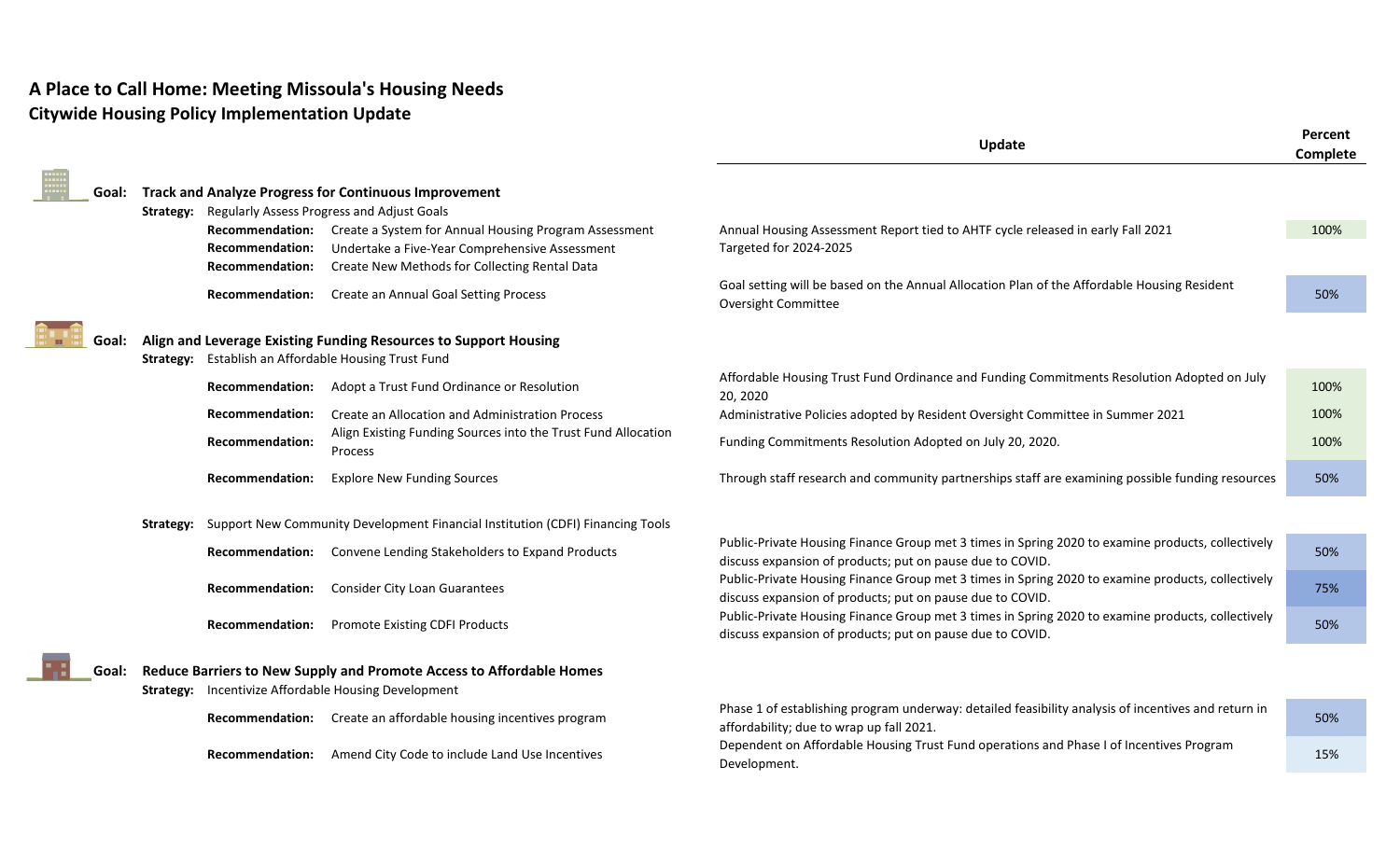## **A Place to Call Home: Meeting Missoula's Housing Needs Citywide Housing Policy Implementation Update**

18

|       |                  |                                                                   |                                                                                                             | Update                                                                                                                                                                                                                           | Percent<br>Complete |  |  |  |
|-------|------------------|-------------------------------------------------------------------|-------------------------------------------------------------------------------------------------------------|----------------------------------------------------------------------------------------------------------------------------------------------------------------------------------------------------------------------------------|---------------------|--|--|--|
|       |                  | <b>Recommendation:</b>                                            | Pursue Changes to General Land Use Code to Reduce Development<br>Cost and Constraints to Affordable Housing | TED General Amendments Approved on 10/07/19 promoting clarity around TED Development and<br>allowing faster TED Approvals for those under 10 unts. Funding for Comprehensive Code Reform<br>work secured in FY22 budget process. | 50%                 |  |  |  |
|       | <b>Strategy:</b> | <b>Support Housing Consumers</b>                                  |                                                                                                             |                                                                                                                                                                                                                                  |                     |  |  |  |
|       |                  | <b>Recommendation:</b>                                            | <b>Expand City Support of Housing Services</b>                                                              | Dependent on Affordable Housing Trust Fund operations                                                                                                                                                                            | 50%                 |  |  |  |
|       |                  | <b>Recommendation:</b>                                            | Increase Community Awareness and Access to Services                                                         | Dependent on Affordable Housing Trust Fund operations                                                                                                                                                                            | 50%                 |  |  |  |
|       |                  |                                                                   |                                                                                                             |                                                                                                                                                                                                                                  |                     |  |  |  |
|       | Strategy:        | Promote Infill through Accessory Dwelling Unit (ADU) Construction |                                                                                                             |                                                                                                                                                                                                                                  |                     |  |  |  |
|       |                  | <b>Recommendation:</b>                                            | Update ADU Regulations and Land Use Code                                                                    | ADU Recommendations adopted in Title 20 Update on October 19, 2020.                                                                                                                                                              | 100%                |  |  |  |
|       |                  | <b>Recommendation:</b>                                            | Implement a Community Awareness Campaign about ADUs                                                         | ADU Convening hosted by city partners in October 2020; work continues on proposal to increase<br>community awareness.                                                                                                            | 25%                 |  |  |  |
|       |                  | <b>Recommendation:</b>                                            | <b>Expand Access to ADU Financing</b>                                                                       | Public-Private Housing Finance Group convened to examine products; staff continue research on<br>national best practices and products.                                                                                           | 15%                 |  |  |  |
|       |                  | <b>Recommendation:</b>                                            | Incentivize Construction of Below-Market and Voucher-Preference<br><b>ADU Units</b>                         | Dependent on Trust Fund operations and Incentives Program development.                                                                                                                                                           | 15%                 |  |  |  |
|       |                  | <b>Recommendation:</b>                                            | Set Goals for ADU Production                                                                                | In alignment with annual reporting.                                                                                                                                                                                              | 15%                 |  |  |  |
|       |                  |                                                                   |                                                                                                             |                                                                                                                                                                                                                                  |                     |  |  |  |
| Goal: |                  | <b>Partner to Create and Preserve Affordable Homes</b>            |                                                                                                             |                                                                                                                                                                                                                                  |                     |  |  |  |
|       |                  | <b>Strategy:</b> Preserve Existing Affordable Housing             |                                                                                                             |                                                                                                                                                                                                                                  |                     |  |  |  |
|       |                  |                                                                   | Recommendation: Track Affordable Rental Properties Facing Expiration                                        | Housing Programs staff maintain a list of these properties and work with community partners to<br>strategize on how to preserve them.                                                                                            | 100%                |  |  |  |
|       |                  | <b>Recommendation:</b>                                            | Develop New Preservation Financing Tools                                                                    | Public-Private Housing Finance Group convened to examine products; on pause due to COVID                                                                                                                                         | 10%                 |  |  |  |
|       |                  | <b>Recommendation:</b>                                            | Adopt a Policy to Address Displacement of Mobile Home<br>Communities                                        | Staff are researching best practices from other communities as well as state law. Staff are also<br>meeting with community partners who work with mobile home communities.                                                       | 15%                 |  |  |  |
|       |                  | <b>Recommendation:</b>                                            | Establish a Mobile Home Infrastructure Assistance Program                                                   | Dependent on Affordable Housing Trust Fund operations                                                                                                                                                                            |                     |  |  |  |
|       |                  | <b>Recommendation:</b>                                            | Create a Community Land Trust Acquisition Program                                                           | Dependent on Affordable Housing Trust Fund operations                                                                                                                                                                            |                     |  |  |  |
|       | Strategy:        | Support Affordable Rental Development                             |                                                                                                             |                                                                                                                                                                                                                                  |                     |  |  |  |
|       |                  |                                                                   | Create a Formal Support Program for Projects Seeking 9% Tax                                                 |                                                                                                                                                                                                                                  |                     |  |  |  |
|       |                  | <b>Recommendation:</b>                                            | Credits                                                                                                     | Housing Programs staff working on programmatic elements                                                                                                                                                                          | 25%                 |  |  |  |
|       |                  | <b>Recommendation:</b>                                            | Align Significant City Resources behind 4% Projects                                                         | Housing Programs staff working on programmatic elements                                                                                                                                                                          | 25%                 |  |  |  |